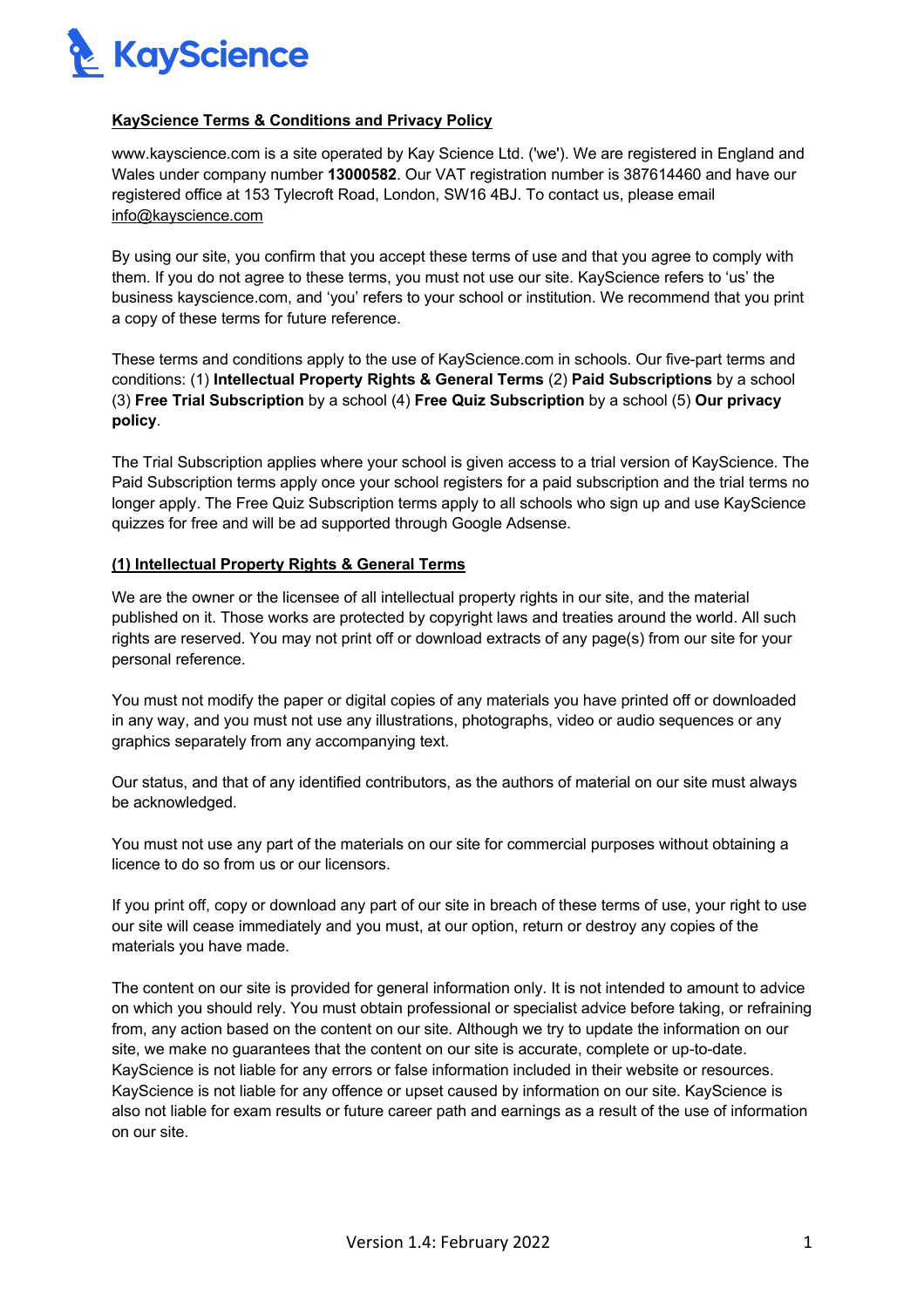**R** KayScience

The content on our site is provided for general information only. It is not intended to amount to advice on which you should rely. You must obtain professional or specialist advice before taking, or refraining from, any action on the basis of the content on our site. Although we try to update the information on our site, we make no guarantees that the content on our site is accurate, complete or up-to-date.

KayScience is not liable for any errors or false information included in their website or resources. KayScience is not liable for any offence or upset caused by information on our site. KayScience is also not liable for exam results or future career path and earnings as a result of the use of information on our site.

# **(2) Free Trial Subscription Terms**

These terms were written in June 2021, but we may revise any terms for our Free Trial Subscription terms at any point and without notice. Any changes to terms will be sent to relevant parties.

KayScience can agree to allow your school to use KayScience for a negotiable time period. If your school signs up for a trial, which includes students, teachers and any other user of KayScience, they must agree to the Free **Trial Subscription** terms and conditions. Failure to agree to abide by the trial terms constitutes reason for KayScience to terminate or prevent access to KayScience. Once your school agrees to sign up for a trial account to KayScience, then these terms equate to a written contract, which is legally binding between KayScience and you. Once you agree to sign up for a KayScience trial, you accept that we will process and handle data in line with our privacy policy.

Your school agrees to not to download, distribute, print or publish any content from KayScience.

KayScience will give you a limit of the number of classes, students and teachers that can be added during a **Free Trial Subscription.** Adding any more students or staff users above the user limit agreed between us and you would violate the terms and conditions of the Free Trial Subscription and could mean a termination of the free trial.

Only teachers and school staff can know or handle user information of the students during the trial, whereby students must only know their own login credentials.

All staff taking part in the trial must know it is a trial, and service of KayScience can be withdrawn without notice if KayScience feels it necessary.

Your school must accept that KayScience will not charge for the trial.

Your school must accept that the software and functionality used during the trial may be different to the Paid Subscription.

Because it is a trial, KayScience can't offer any warranties including your statutory warranties.

KayScience is not responsible for how KayScience is used in your school, this is the responsibility of your school. KayScience cannot be held accountable for the outcomes of your school.

KayScience will honour all Trial Subscriptions, and we will terminate your Trial on the previously agreed date. KayScience has the right to terminate a Trial Subscription without notice and without giving you a reason, leading to your school not being able to use KayScience.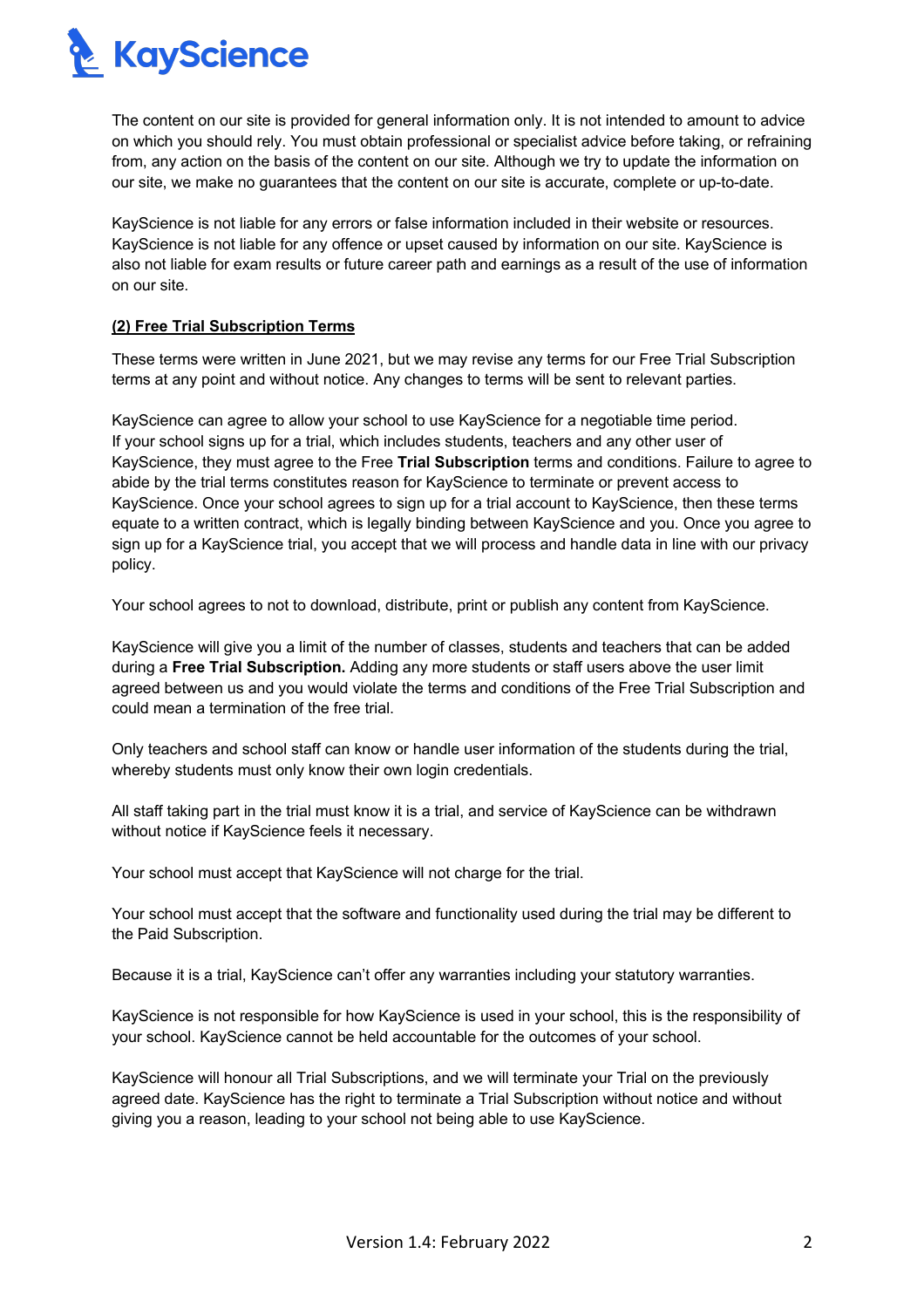

## **(3) Paid Subscription Terms**

These terms were written in June 2021, but we may revise any terms for our Paid Subscription terms at any point and without notice. Any changes to terms will be sent to relevant parties.

Once your school agrees to sign up for a Paid Subscription to KayScience, these terms equate to a written contract, which is legally binding between KayScience and your school.

Once you agree to sign up for a KayScience Paid Subscription, you accept that we will process and handle data in line with our privacy policy.

Your school agrees to not to download, distribute, print or publish any content from KayScience.

Only teachers and school staff can know or handle user information of the students during the Paid Subscription, students must only know their own login credentials.

Once we have agreed on a Paid Subscription, you will gain access to KayScience.com for the duration of the agreed time frame. Your school's paid subscription is for use in your school only or across your MAT if agreed. You can't transfer accounts between schools in a MAT if only one school has paid for a subscription. Once registered to be used in your school, KayScience can only be used in that one school.

For school or MAT Paid KayScience licences, all relevant information such as pricing + VAT, the start and end date of the subscription will be set out in the Purchase Order Request email.

KayScience will not auto renew your Paid Subscription. KayScience will contact you 60 days prior to your subscription's end date. If your subscription is not renewed, we will terminate your subscription one day after the date your subscription ends. After the end date of the Paid Subscription your school will no longer have access to KayScience videos, and your account will be downgraded to a Free Quiz Subscription with access only to our quizzes with ad supported features.

KayScience will give you a limit of the number of classes, students and teachers that can be added during a **Paid Subscription.** Adding any more students or staff users above the user limit agreed without notifying KayScience would violate the terms and conditions of the Paid Subscription and could mean a termination of use with no refund or payment for additional users at 12.99+VAT.

If you want to cancel your KayScience Paid Subscription, no refund will be given.

Once an agreement to sign up to a KayScience Paid Subscription has been agreed and your account has been set up, payment of your subscription fee is due within 28 days of the start of your subscription. If payment has not been made within 28 days of starting your KayScience Paid Subscription we reserve the right to suspend your access to KayScience.

Once your school has agreed to a Paid Subscription, we will set up your school onto the KayScience website so you can use KayScience. We will provide you with guidance regarding the setting up and use of KayScience. We will provide you with support and technical queries within a reasonable timeframe, and we will provide you with reasonable notice of any changes to the functionality and features of KayScience.

We are not able to provide technical support to individual students or the parents of students who are using the platform through a school's Paid Subscription. Any issues should be raised through school staff directly to us.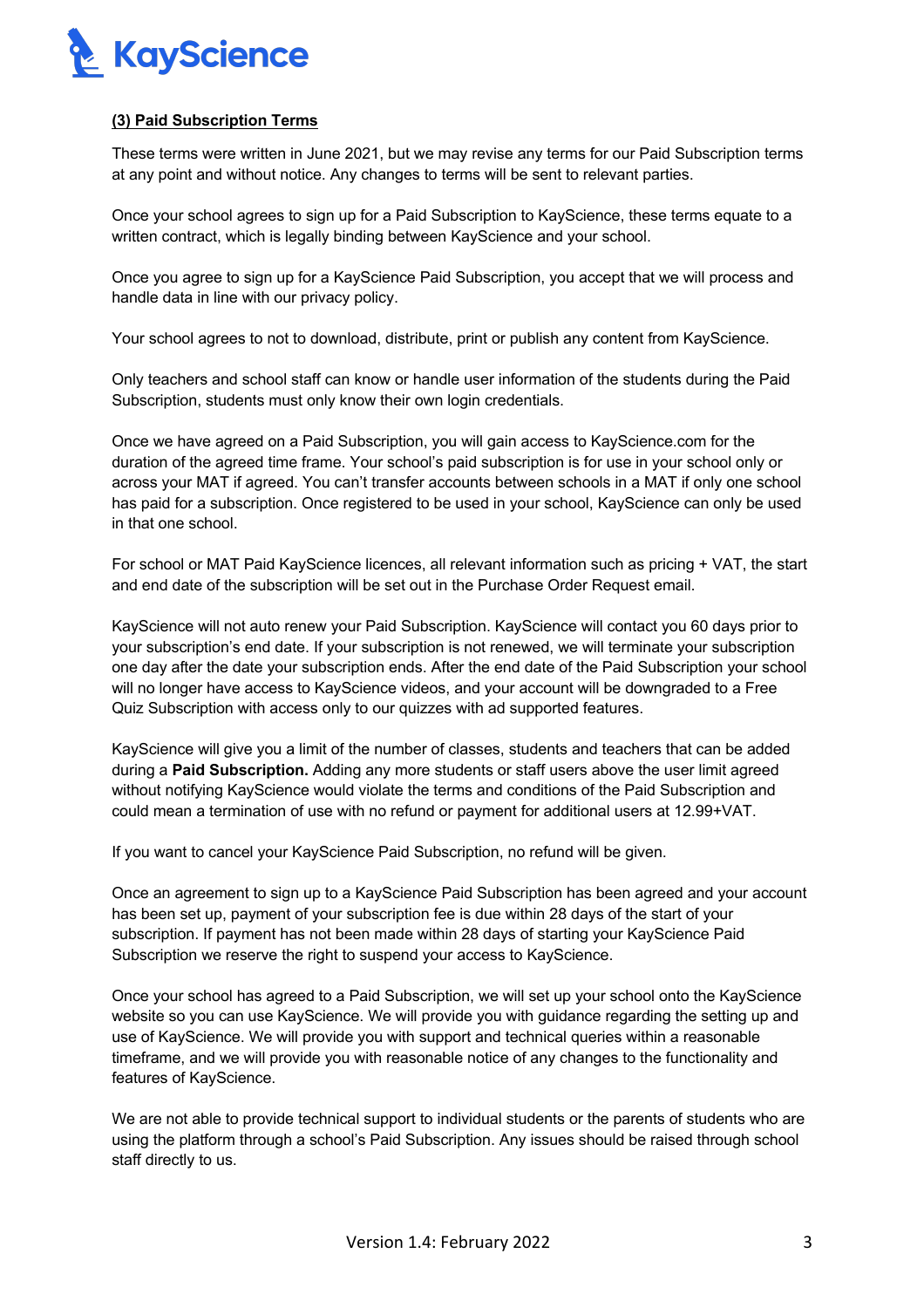

During the sign-up process for a Paid Subscription of KayScience you will nominate a primary contact from your school. This person will be the contact who we will liaise with for any KayScience queries. You will nominate a finance contact, who will be sent details of your subscription and be asked to raise purchase orders for your subscription and renewals. You will nominate a data protection contact. This person will be the contact for data protection/GDPR compliance. You may be required by your school to fill in a Data Protection Impact Assessment (DPIA) before you can use KayScience. We can't help you complete this document, as we're the data processor and it is important that the DPIA is completed by the Data Controller.

We do our utmost to ensure uninterrupted access to the Site is available 24/7, 365 days per year. However, access to the Site may be suspended temporarily and without notice in the case of system failure, maintenance or repair or for reasons beyond our control.

We cannot be held responsible if for any reason the Site is unavailable at any time or for any period. We reserve the right to suspend access at any time for operational, regulatory, legal or other reasons. We will do our best to give you reasonable notice of any suspension.

We can't promise that KayScience will run 100% of the time, and in exceptional circumstances outside of our control where KayScience is down for 10 days, we will refund a pro-rata amount of your subscription fee for every day that KayScience access is suspended. If KayScience is down for more than 60 days, then you will be entitled to terminate your subscription early and be entitled to a pro-rata refund based on the time between 10 days after the interruption to the end of your subscription.

You are responsible for adopting and implementing KayScience and all teaching outcomes at your school. KayScience will take no blame for your school's poor performance even with high usage of KayScience by your pupils.

To set your school up to a KayScience account we will require a spreadsheet with student names and their class list to be emailed to us. Once emailed, the spreadsheet is downloaded and stored in a secure password protected folder, and the email is deleted. Once the spreadsheet with your student's details has been uploaded to our website's database, we delete any student information from all our systems.

We don't sell or share any of our data with any third party.

By signing up to KayScience you give us permission to publicise that your school uses KayScience on any of our social media platforms. KayScience will do this without using any identifiable information on your students or staff.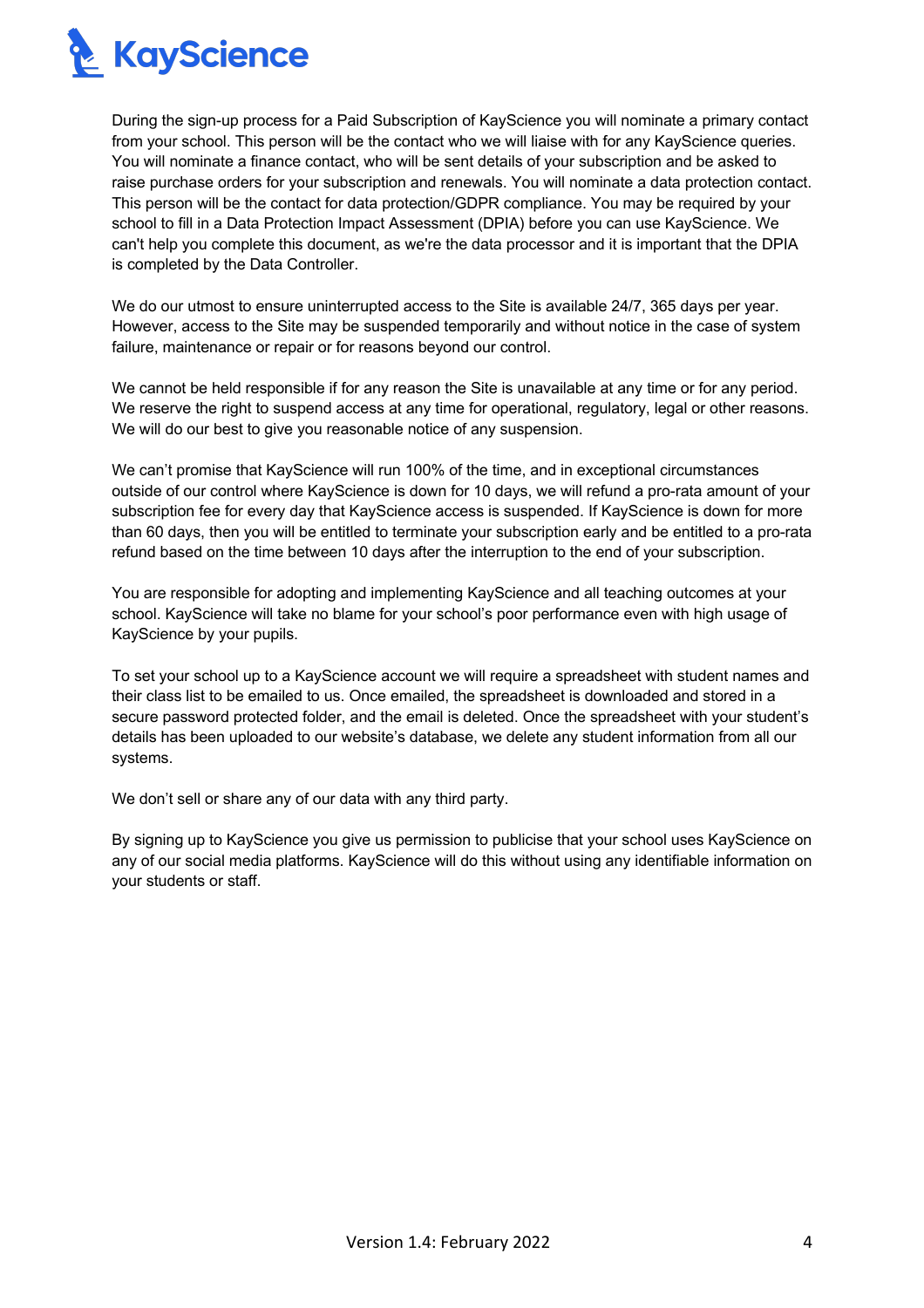

## **(4) Free Quiz Subscription Terms**

These terms were written in June 2021, but we may revise any terms for our Free Quiz Subscription terms at any point and without notice. Any changes to terms will be sent to relevant schools.

Once your school agrees to sign up for a Free Quiz Subscription to KayScience.com, then these terms equate to a written contract, which is legally binding between KayScience and your school.

Once you agree to sign up for a KayScience Free Quiz Subscription, you accept that we will process and handle data in line with our privacy policy.

Your school agrees to not to download, distribute, print or publish any content from KayScience

Only teachers and school staff can know or handle user information of the students during the Paid Subscription, students must only know their own login credentials.

Once we have agreed on a Free Quiz Subscription, you will gain access to KayScience.com for the duration of the agreed time frame. Your school's paid subscription is for use in your school only or across your MAT if agreed. You can't transfer accounts between schools in a MAT if only one school has paid for a subscription. Once registered to be used in your school, KayScience.com can only be used in that one school.

When signing up for the Free Quiz Subscription you agree:

There is no access to any of our videos for any user, which includes staff and students

KayScience has the right to terminate a Free Quiz Subscription account without notice and without giving you a reason, leading to your school not being able to use KayScience.

Students can purchase KayScience accounts for themselves through the Free Quiz Subscription. If students pay for a private KayScience account through the school's Free Quiz Subscriptions and the school decide to pay for a Paid Subscription, then the student who paid for the account will not be entitled to a refund. The student will have two KayScience accounts, a private subscription and an account through the school.

Students who have purchased private accounts cannot be set homework by teachers and their video usage can't be monitored.

If a student makes a payment for a private subscription through the Free Quiz Subscription and the school then goes on to upgrade their subscription to a Paid Subscription, the student who has paid for a subscription has no rights to a refund.

When upgrading to a school Paid Subscription, KayScience cannot promise that all the quiz data will be transferred to the new Paid subscription and that student quiz data, and all tracked data might be lost during the transfer.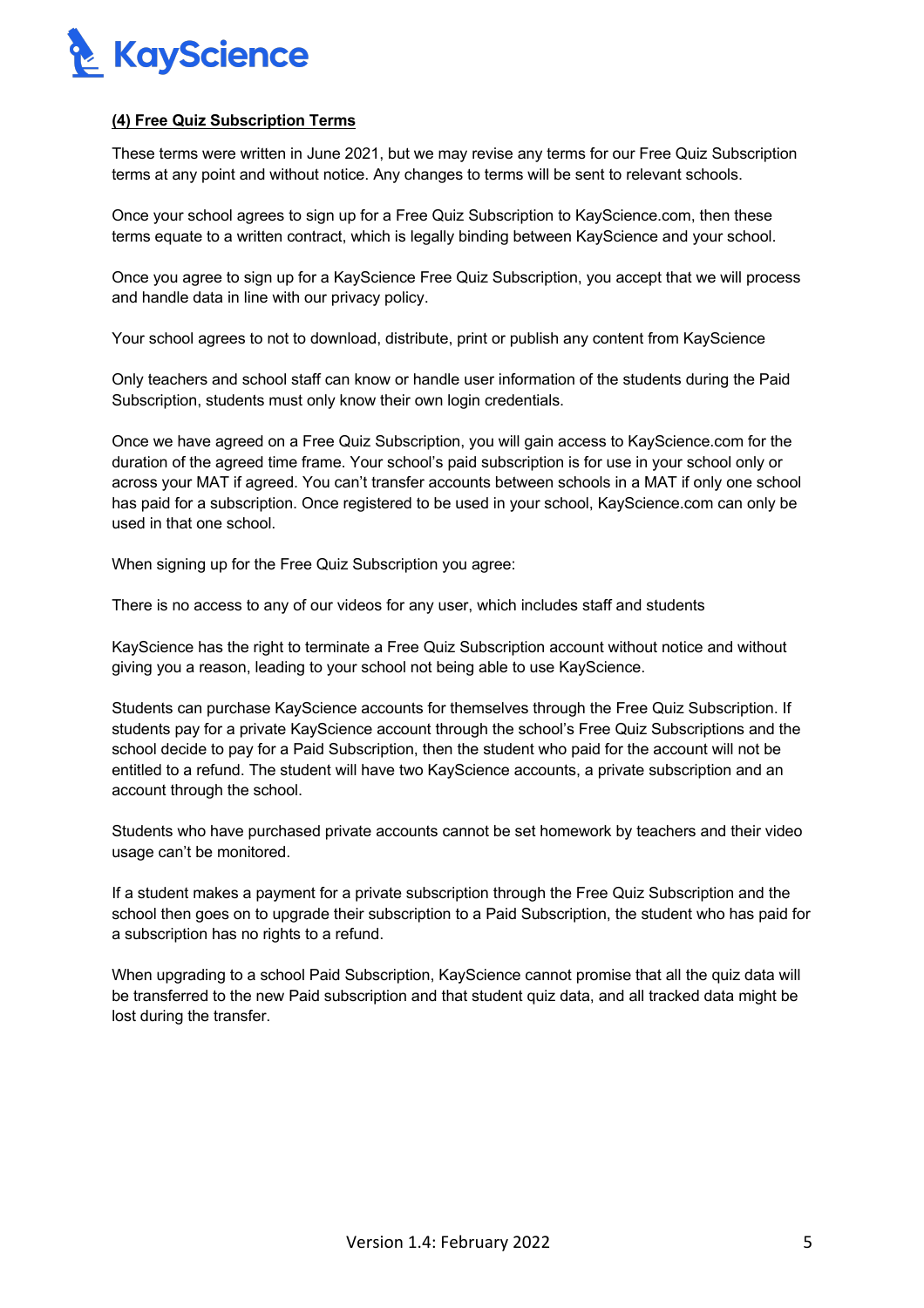

## **(5) Our 100% Grade 5+ Money Back Guarantee**

Your money back guarantee is only redeemable for **individual pupils** if they have:

- 1. achieved at least 80% on each quiz
- 2. Every video must have been watched all the way through to 100% of video viewed
- 3. All the gap fills and quizzes must be completed with evidence of the pupil's work documented

Only with evidence of points 1 to 3 above will the cost of that single user who did not achieve the grade 5 be refunded. Failure to provide evidence for the user not having completed points 1-3 will result in no refund for the individual user. Any pupil who achieves a grade 5 or above will automatically waive their rights to a refund.

Example: You year 11 cohort is 200 pupils. 150 pupils achieve a grade 5 and 50 pupils achieve a grade 4 or lower. Of those 50 pupils 48 pupils did not achieve at least 80% on each quiz, or not every video was watched all the way through, or they did not complete all the gap fills and quizzes embedded in the videos. Those 48 pupils would **not** be eligible for a refund. 2 pupils did do points 1 to 3 above and this is evidenced. Your institution **would** be eligible for a full refund on those **2 pupils only**. Any pupil who achieves a grade 5 or above will automatically waive their rights to a refund.

#### **(6) Our Privacy Policy**

For more detail, please refer to our full Privacy Policy in the footer of the KayScience.com homepage.

The company (KayScience) is the Data Processor and the school is the Data Controller. Where the company is asked to otherwise process client held information we will only act on the instructions of the controller. KayScience will only engage sub-processors with the prior consent of the controller and under a written contract. KayScience will assist the controller in providing subject access and allowing data subjects to exercise their rights under the GDPR. KayScience will only process the data received from schools for the sole purpose of your school using KayScience in an educational setting.

KayScience will not change the terms of service without notifying you.

#### **KayScience staff access:**

KayScience staff and our subcontractors agree to always abide by a Security and Data Protection Policy.

### **Student and staff processed data:**

The only data we store on our secure server is to make your school account function. The stored data includes any names that make a teacher or student identifiable so they can use KayScience, and any email address that allows a teacher to use KayScience.

The following describes the data KayScience will store on the secure KayScience.com server to allow your school to access and use KayScience:

- School name
- School address
- School telephone number
- The email address for each teacher that signs up through the school
- Pupil's first name and surname as supplied by the school
- The class codes as supplied by the school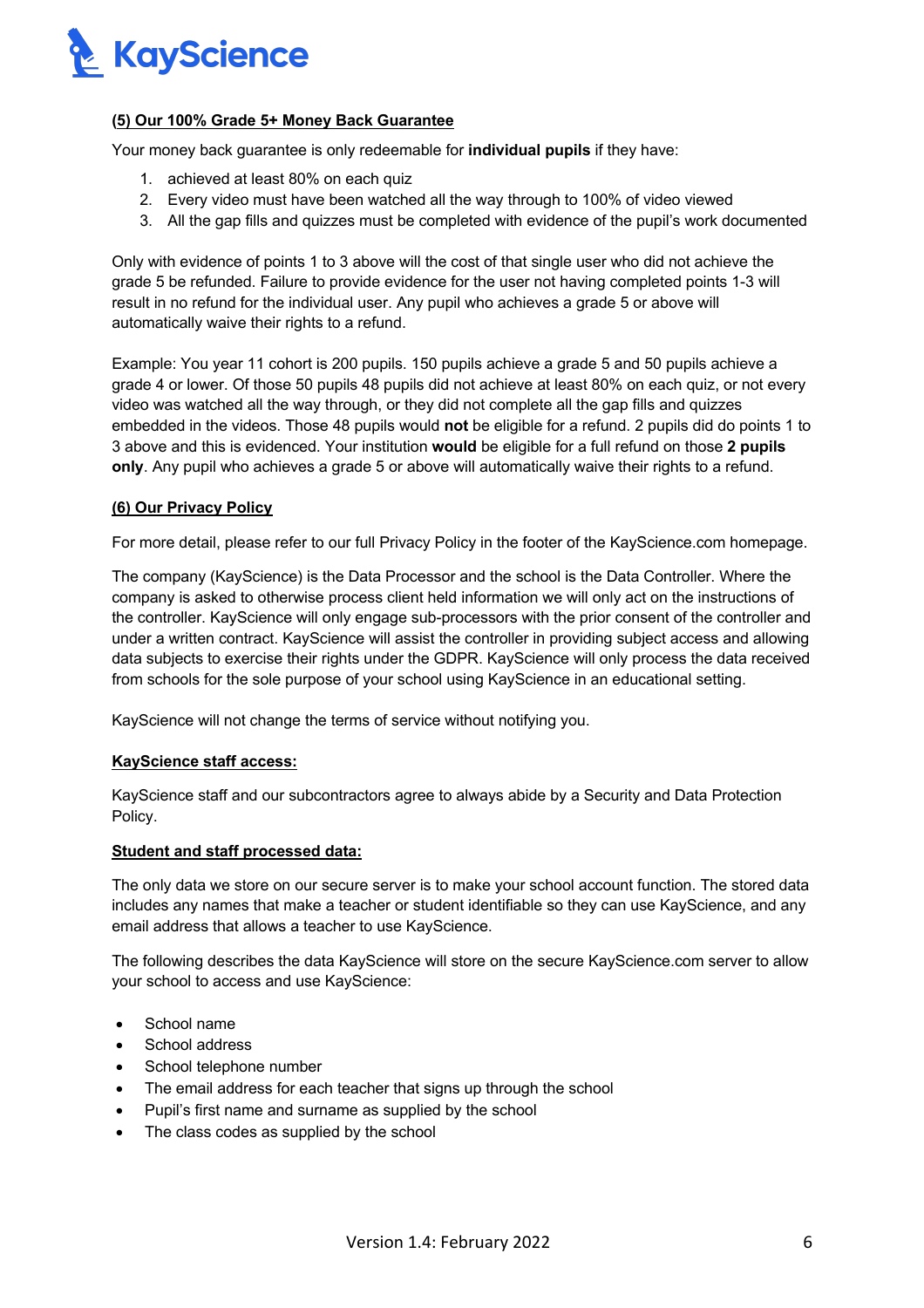

### **The personal data of school staff that we process and the purposes for doing so are as follows:**

KayScience will ensure that people processing the data are subject to a duty of confidence and take appropriate measures to ensure the security of processing. We process staff names and staff contact information which is provided to us by school. This is to create accounts for members of staff, to distinguish between staff in schools, and to be identifiable to students when work is set. If a member of staff wishes to remove their name or email address from KayScience, they can delete their account, which deletes their data from our systems.

KayScience will not pass, copy or otherwise share any data with other parties unless under legal obligation, if we are required to do so to fulfil the obligation of this contract, or by prior agreement with the client.

#### **We process student names provided to us by school as follows:**

The identifiable data we receive from you will only be the student's first name, surname and their class code. This is to create accounts for students, to distinguish between students in different classes, and to be identifiable to staff when work is set for the students. KayScience does not ask for a pupil's UPN number or admission number.

We will not *ask* for any student emails, dates of birth or any other data that makes the student identifiable. Although we will not *ask* for student email addresses, there *is* an option for schools to add student emails. Students *can* also add their own email address in their profile. We will not contact students via their email addresses.

### **Processing IP addresses:**

KayScience processes IP addresses to track a student or user's interaction with the website for analytics, support and product development.

KayScience may process users' full IP addresses for essential security management and essential user support. We may also use IP addresses to assist with security and recognising trusted user devices.

KayScience will collect data from our video hosting partners, whereby we may use their analytics to analyse metadata for our videos. We do not use or analyse this aggregate data in any way that would make data identifiable at an individual or school level.

## **Security and encryption:**

When student data is sent to us to start a school account, the data is immediately stored in encrypted folders on a secure cloud server with 2-step-verification to access the cloud server. Our email server requires-2 step-verification for access. All student data is deleted once the account has been created. KayScience does not store any identifiable data except on our website's secure server.

Data supplied to KayScience by the school is then uploaded onto our website's server, which is encrypted.

KayScience does not store any data on any external or internal hard drives.

KayScience adheres strictly to the terms of the General Data Protection Regulation (GDPR) as it applies in the UK, tailored by the Data Protection Act 2018.